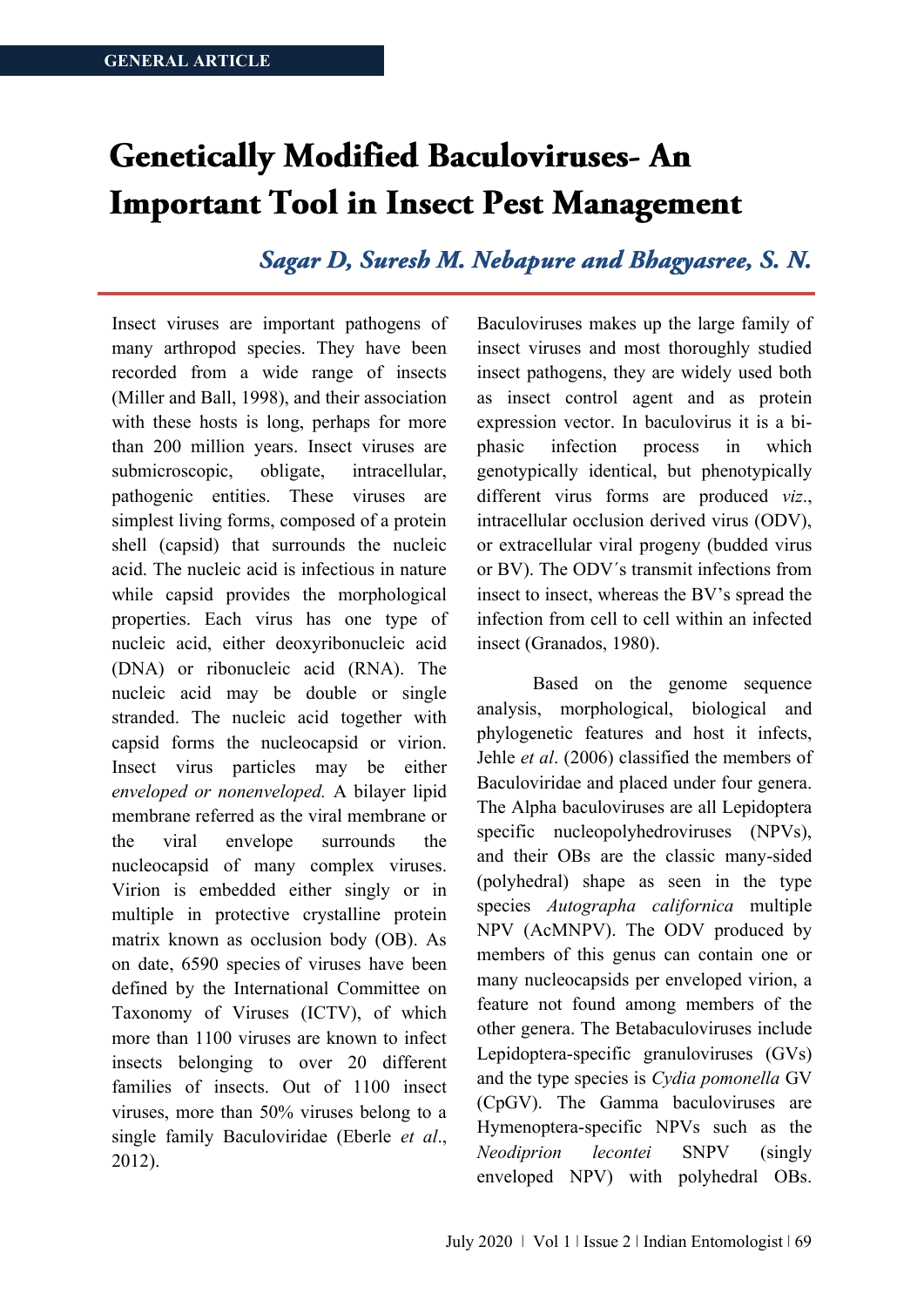Lastly, the Deltabaculoviruses are Dipteraspecific NPVs with crystalline OBs of 0.5– 15 μm containing many virions. The viral occlusion matrix protein of this virus is significantly larger than those of the viruses from the other three genera. The type species for Deltabaculovirus is *Culex nigripalpus* nucleopolyhedrovirus (CuniNPV). Most species of baculovirus are found within the alpha and beta baculoviruses.

#### **Infection process of Baculoviruses**

Infections occur following ingestion of OBs by a susceptible larva by feeding on OBcontaminated food such as foliage. Once ingested, the OB is carried to the alkaline (pH 8–10) larval midgut region where the OB dissolves as the polyhedrin and solubilizes to release the ODV within minutes. The released ODV then needs to pass through the peritrophic membrane (PM), found in the midgut, to access the midgut epithelial cells in order to establish infection. Once they pass PM, virions then attach to and enter the midgut epithelial cells and fuse with the epithelial membrane, allowing the nucleocapsids to enter the cells. Virions entering host cells, reach the nucleus through nuclear pores and start replicating in host cell nucleus. Viral replication in the nucleus of midgut epithelial cells results in the appearance of many progeny nucleocapsids and emerges as budded virus (BV). As BV are known to infect from one cell to another cell, after epithelial cells they reach tracheal cells and tracheoblasts. By moving through the network of trachea and by translocation within the motile tracheoblasts, the virus is able to rapidly spread through the host tissues colonizing haemolymph cells and most larval tissues including gonad, hypodermis, muscles,

nerve ganglia, and pericardial cells. The infection and destruction of these tissues eventually results in larval death.

Baculoviruses have numerous unique features that have generated interest in their use as microbial insecticides *viz*., (i) host specificity, (ii) virulence in host insect (iii) no residual toxicity, (iv)environmental and mammalian safety (v) long shelf life, (vi) easily applied using conventional spray equipments, (vii) causing epizootic and (viii) compatibility with other control agents.

On the other hand, limitations include like restricted host range, costly *in vivo* production, limited market size, and relatively low cost-effective, slow speed of action particularly in the crops with low damage threshold, vulnerable to solar UV light and low virulence against the older instars. These limitations necessitate the need for development of recombinant viruses through genetic engineering techniques either by gene insertion or gene deletion. Through genetic engineering, recombinant baculoviruses have been developed aiming at increased speed of action by inserting insect specific toxin genes, affecting physiological process by over expression or inactivation of hormones and enzymes.

#### **Expression of insect hormone genes:**

Insect growth and development is majorly regulated by hormones. Disruption, over expression or inactivation of one or more insect hormones results in abnormal growth, feeding cessation and/or death. So, the insertion of genes that encode insect hormones were the first strategies used to generate genetically modified baculovirus. A recombinant virus of *Bombyx mori*  MNPV (BmNPV) that encodes an active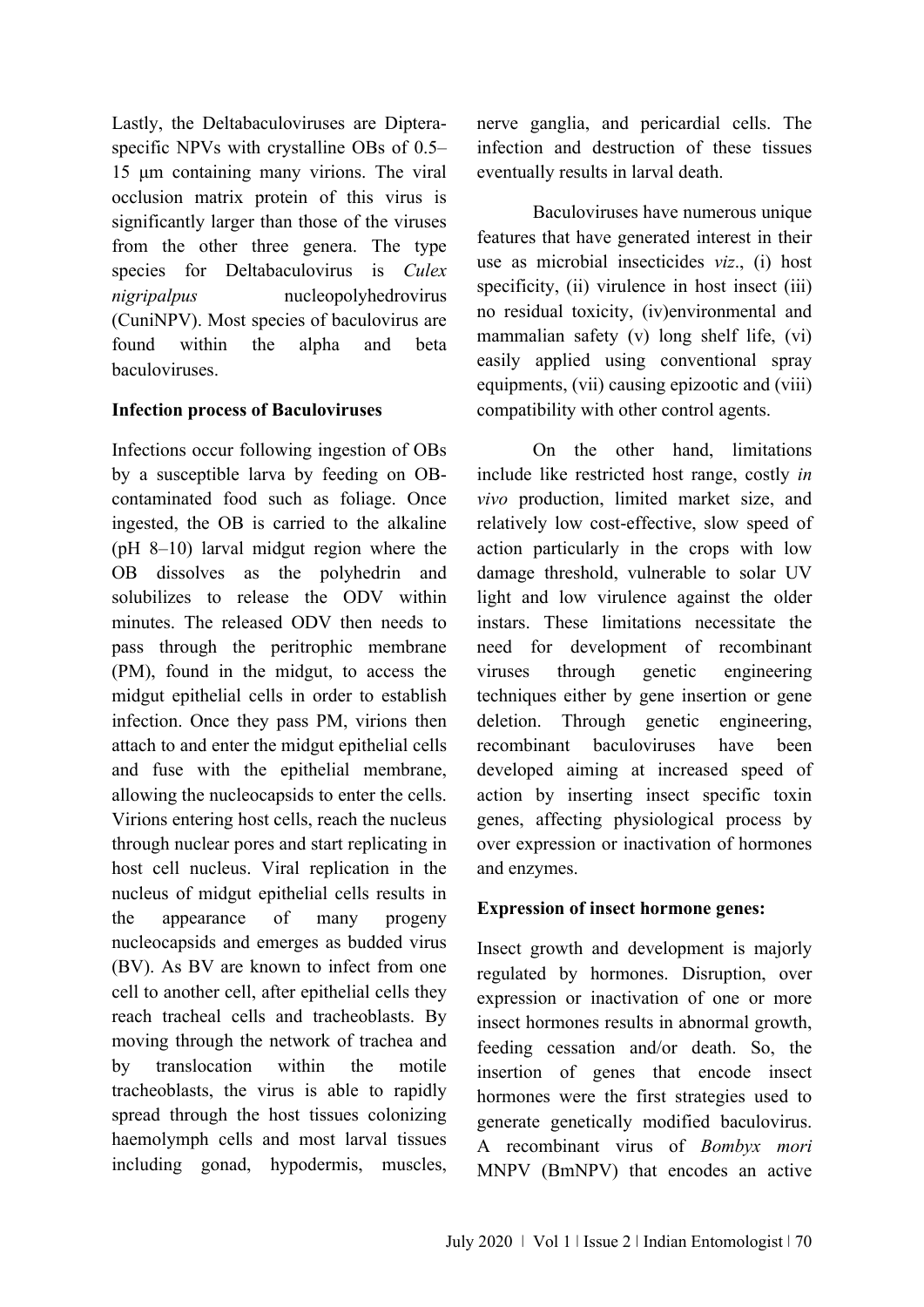diuretic hormone (DH) found to be 20% faster in killing larvae than wild type virus (Maeda *et al*., 1989). Some of other hormones that have been expressed in the recombinant NPVs include eclosion hormone, prothoracicotropic hormone, juvenile hormone, but over expression of these hormones did not brought any significant improvement in the speed of kill as compared to wild type.

#### **Expression of insect-selective toxin:**

Expression of insect selective toxin *AaIT*  gene from *Androctonus australis* scorpion in recombinant baculovirus resulted in increased speed of kill. A recombinant virus containing this gene showed 40% faster in killing larvae than the wild type and a reduction of host feeding by 60% (Inceoglu *et al*., 2001), this is due to inability of infected larvae to control muscle coordination. The site of action of this neurotoxic polypeptide is on insect sodium channel. Lepidopterous larvae infected with an AaIT-expressing baculovirus reveal symptoms of paralysis identical to those induced by injection of the native toxin (Elasar *et al.*, 2001) and many of the physiological effects are very similar to those of pyrethroid insecticides which also act at the same target (Gordon *et al*., 1992).

Other useful insect-selective neurotoxins are SFI1 (obtained from a European spider, *Segestria florentina*) and ButaIT (derived from the South Indian red scorpion *Mesobuthus tamulus* (Wudayagiri *et al*., 2001). Some toxins could exert a cooperative effect when they are coexpressed, such as LqhIT1 and LqhIt2, obtained from *Leiurus quinquestriatus*  scorpion (Regev *et al.*, 2003).

# **Deletion of an endogenous baculovirus gene:**

Baculovirus-encoded ecdysteroid UDPglucosyltransferases (egt) inactivate ecdysteroid hormones in infected insect larvae by conjugating these compounds with glucose or galactose. As a result of this inactivation, normal development of the insect, such as moulting, is arrested, thereby prolonging the larval stage. Larvae continue to grow and feed and ultimately produce large numbers of polyhedra. Thus, egt functions to prolong the length of time the insect feeds after infection, with a resultant increase in the weight gain of the insect. This gene is found in many viruses belonging to the two baculovirus genera that infect Lepidoptera, *Alpha baculovirus* and *Beta baculovirus.* Deletion of the egt gene from viral genome shows 10-20% reduction in lethal time relative to virus having egt gene and 40% reduction in feeding damage. The egt negative AcNPV is likely to be the first recombinant baculovirus approved for commercial use as a pesticide (O'Reily, 1995).

## **Genetic engineering for increased virulence:**

*Enhancin* is a metalloprotease commonly expressed by baculoviruses that degrades insect intestinal mucin in the peritrophic membrane. Insertion of the *Enhancin* gene derived from *Trichoplusia ni* GV enhanced AcMNPV virulence by 2 to 14-fold in various insect species. Conversely, deletion of two *Enhancin* genes from *Lymantria dispar* MNPV reduced viral potency 12 fold. (Kroemer *et al*., 2015). AcMNPV has been genetically engineered to express an algal virus pyrimidine dimer-specific glycosylase, cv-PDG, so that it is less susceptible to UV inactivation. Additional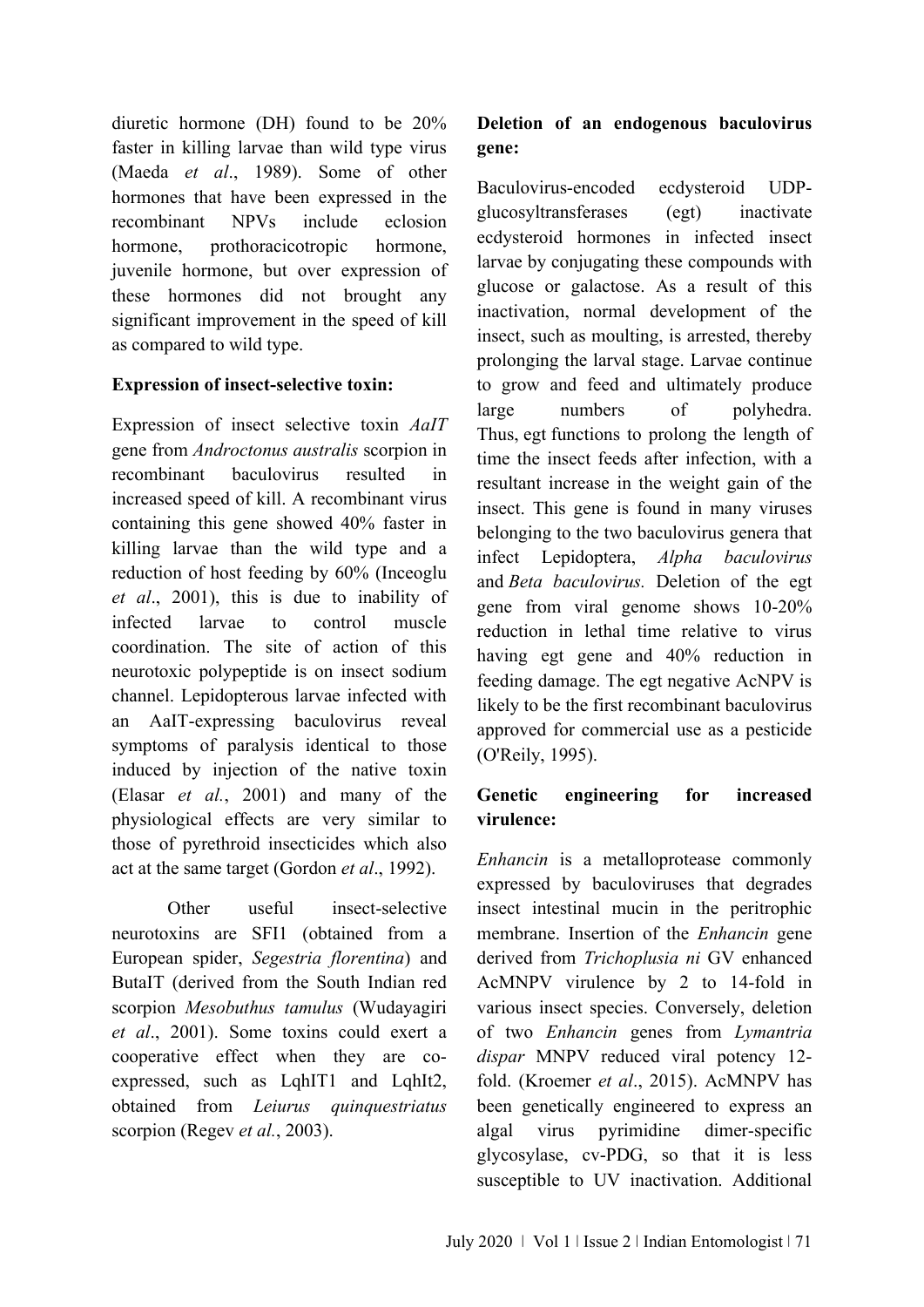benefit of such a recombinant was that its virulence also increased 16-fold while killing *Spodoptera frugiperda.*

Recent development in the baculovirus genetic engineering is the development of baculovirus genomes capable of replicating in a bacterial host as bacterial artificial chromosomes, these recombinant baculoviruses are called bacmids. The principal advantage bacmids have over other high insert capacity vectors like yeast artificial chromosomes (YAC) and mammalian artificial chromosomes is stability of insert propagation over multiple generations. Once transferred into the bacterial host, the baculovirus genome can be manipulated easily through site‐specific recombination, Rec‐A mediated homologous recombination or transposition (Hasse *et al*., 2013). The first bacmid developed contained the AcMNPV genome, later bacmid systems are also being developed for *Bombyx mor*i NPV, *Helicoverpa armigera* single‐nucleocapsid nucleopolyhedrovirus (HearSNPV) and *Cydia pomonella* granulovirus (CpGV) (Hilton *et al*., 2008; Wang *et al*., 2003)

## **Conclusion**

One of the common factors associated with genetic optimization for increased speed of kill, is that the faster the virus kills the host insect, the fewer OBs are produced. Hence, large scale production of these recombinant baculoviruses *in vivo* becomes a challenge. Hence biosafety, commercialisation and resistance from pests are concerns. Another scope is regarding co-expression of two different neurotoxins encoded by a single recombinant baculovirus which could sometimes exhibit a synergistic increase in the degree of reduction in host survival time as well as broadening the host range.

### **References**

Gordon D, Moskowitz H, Eitan M, Warner C, Catterall W A, Zlotkin E. 1992. Localization of receptor sites for insectselective toxins on sodium channels by sitedirected antibodies. Biochemistry 31:7622- 7628.

Granados R R. 1980. Infectivity and mode of action of baculoviruses. Biotechnology and Bioengineering 22: 1377-1405.

Haase S, Ferrelli L, Pidre M L, Romanowski V. 2013. Genetic Engineering of Baculoviruses. In: Current Issues in Molecular Virology - Viral Genetics and Biotechnological Applications. Pp.79-111.

Hilton S, Kemp E, Keane G, Winstanley D. 2008. A bacmid approach to the genetic manipulation of granuloviruses. Journal of Virological Methods 152: 56‐62.

Inceoglu A B, Kamita S G, Hammock B D. 2006. Genetically modified baculoviruses: a historical overview and future outlook. Advances in Virus Research 68: 323–60.

Jehle J A, Lange M, Wang H, Hu Z, Wang Y, Huaschild R. 2006. Molecular identification and phylogenetic analysis of baculoviruses from Lepidoptera. Virology 346(1): 180–193.

Maeda S. 1989. Expression of foreign genes in insects using baculovirus vectors. Annual Review of Entomology 34: 351-372.

Miller L, Ball L A. (Eds.). 1998. The Insect Viruses. Plenum Press, New York. 411 pp.

O'Reily D R. 1995. Baculovirus-encoded ecdysteroid UDP-glucosyltransferases. Insect Biochemistry and Molecular Biology 25(5): 541-550.